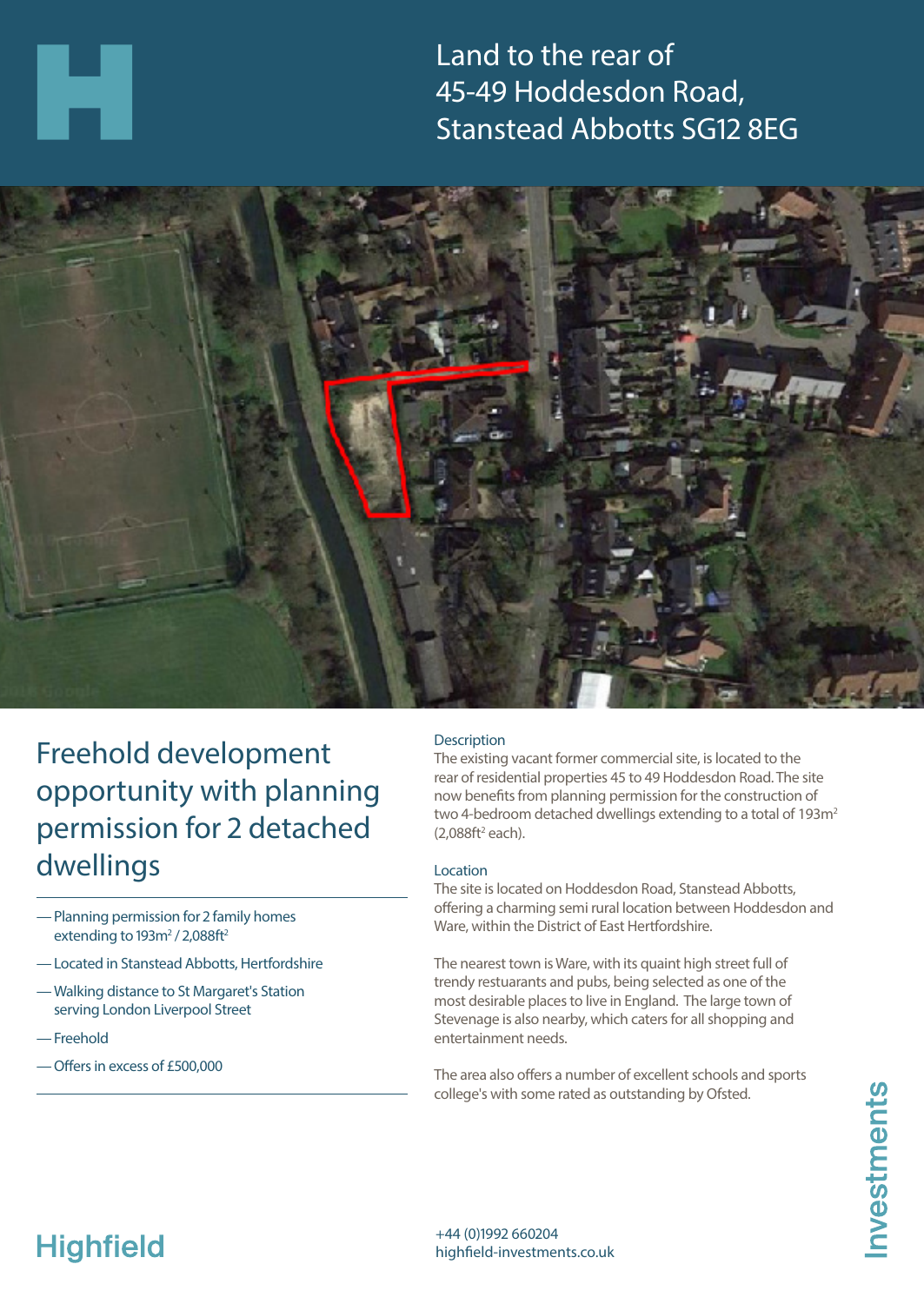## Land to the rear of 45-49 Hoddesdon Road, Stanstead Abbotts SG12 8EG

Floor plans







Please note the information provided by Highfield Investments London Please note the information provided by Highfield Investments London Limited, trading as Highfield Investments has been given in good faith, Limited, trading as Highfield Investments has been given in good faith, however all parties must undertake their own due diligence to satisfy however all parties must undertake their own due diligence to satisfy in regards to accuracy themselves in regards to accuracy. themselves

Sam Bacon 01992 660204 sam.bacon@highfield-investments.co.uk